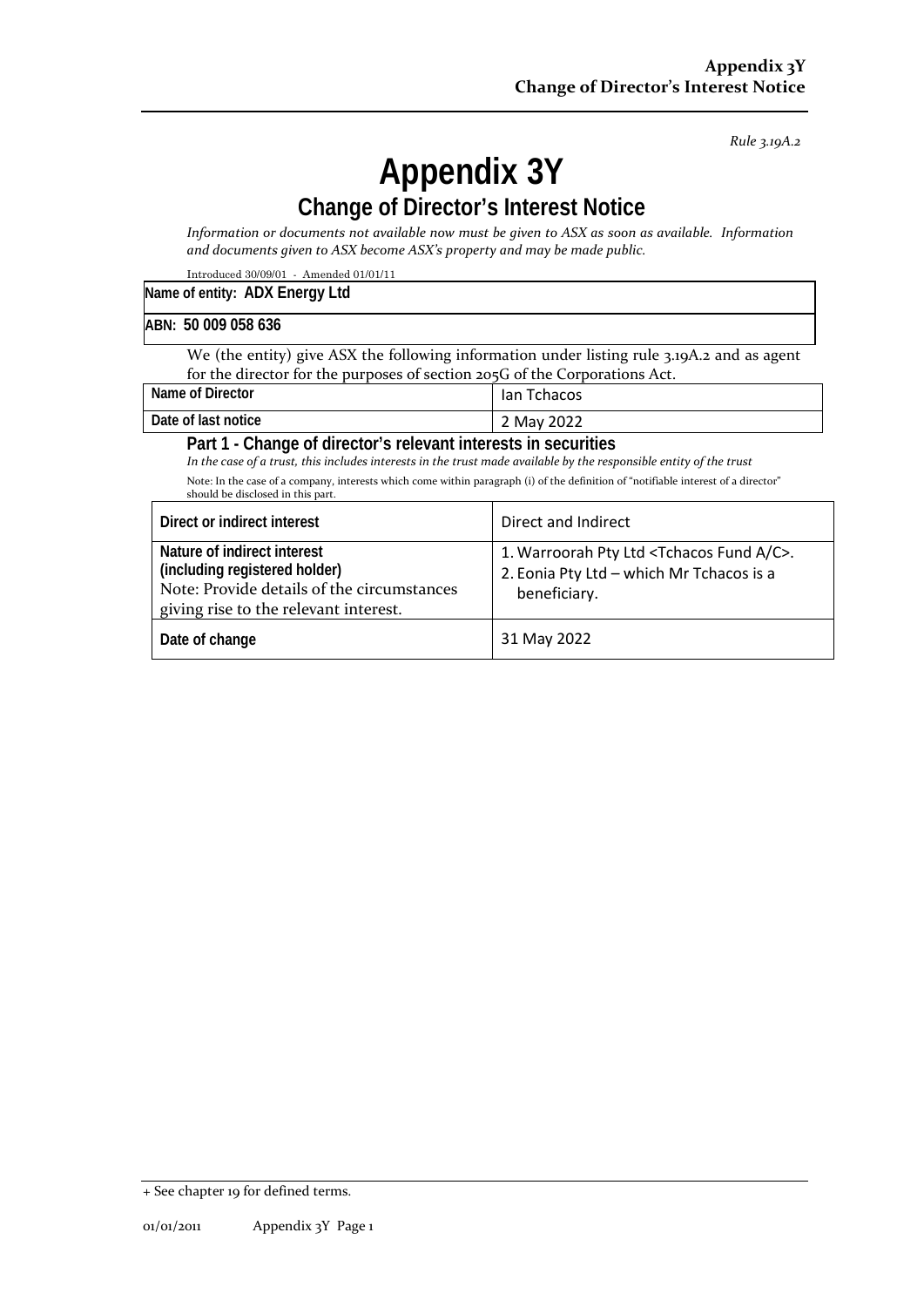|                                             | Indirect<br>Warroorah Pty Ltd <tchacos a="" c="" fund=""></tchacos>               |  |
|---------------------------------------------|-----------------------------------------------------------------------------------|--|
|                                             | 50,625,865 Fully Paid Ordinary Shares                                             |  |
|                                             | Eonia Pty Ltd                                                                     |  |
|                                             | 37,320,884 Fully Paid Ordinary Shares                                             |  |
|                                             | <b>Direct</b>                                                                     |  |
|                                             | 137,045 Fully Paid Ordinary Shares                                                |  |
|                                             | 6,000,000 Unlisted Options. Exercise<br>$\bullet$                                 |  |
|                                             | price nil, expire 26/6/2024                                                       |  |
|                                             | 6,078,125 Unlisted Options. Exercise                                              |  |
| No. of securities held prior to change      | price nil, expire 31/7/2024                                                       |  |
|                                             | 5,116,071 Unlisted Options. Exercise                                              |  |
|                                             | price nil, expire 31/10/2024<br>7,250,000 Unlisted Options. Exercise<br>$\bullet$ |  |
|                                             | price nil, expire 31/01/2025                                                      |  |
|                                             | 3,145,833 Unlisted Options. Exercise                                              |  |
|                                             | price nil, expire 31/05/2025                                                      |  |
|                                             | 2,456,250 Unlisted Options. Exercise                                              |  |
|                                             | price nil, expire 31/07/2025                                                      |  |
|                                             | 3,294,642 Unlisted Options. Exercise                                              |  |
|                                             | price nil, expire 31/10/2025<br>1,857,954 Unlisted Options. Exercise              |  |
|                                             | price nil, expire 31/01/2026                                                      |  |
|                                             |                                                                                   |  |
| Class                                       | <b>Fully Paid Ordinary Shares</b>                                                 |  |
|                                             | <b>Unlisted Options</b>                                                           |  |
|                                             | 233,375 shares (direct)                                                           |  |
| Number acquired                             | 3,117,187 options (direct)                                                        |  |
|                                             |                                                                                   |  |
|                                             |                                                                                   |  |
| Number disposed                             |                                                                                   |  |
|                                             |                                                                                   |  |
|                                             | Shares - \$1,867 Non-cash - value based on                                        |  |
| <b>Value/Consideration</b>                  | director fees                                                                     |  |
| Note: If consideration is non-cash, provide | Options - \$24,937.50 Non-cash - valued                                           |  |
| details and estimated valuation             | based on consulting fees                                                          |  |
|                                             |                                                                                   |  |

<sup>+</sup> See chapter 19 for defined terms.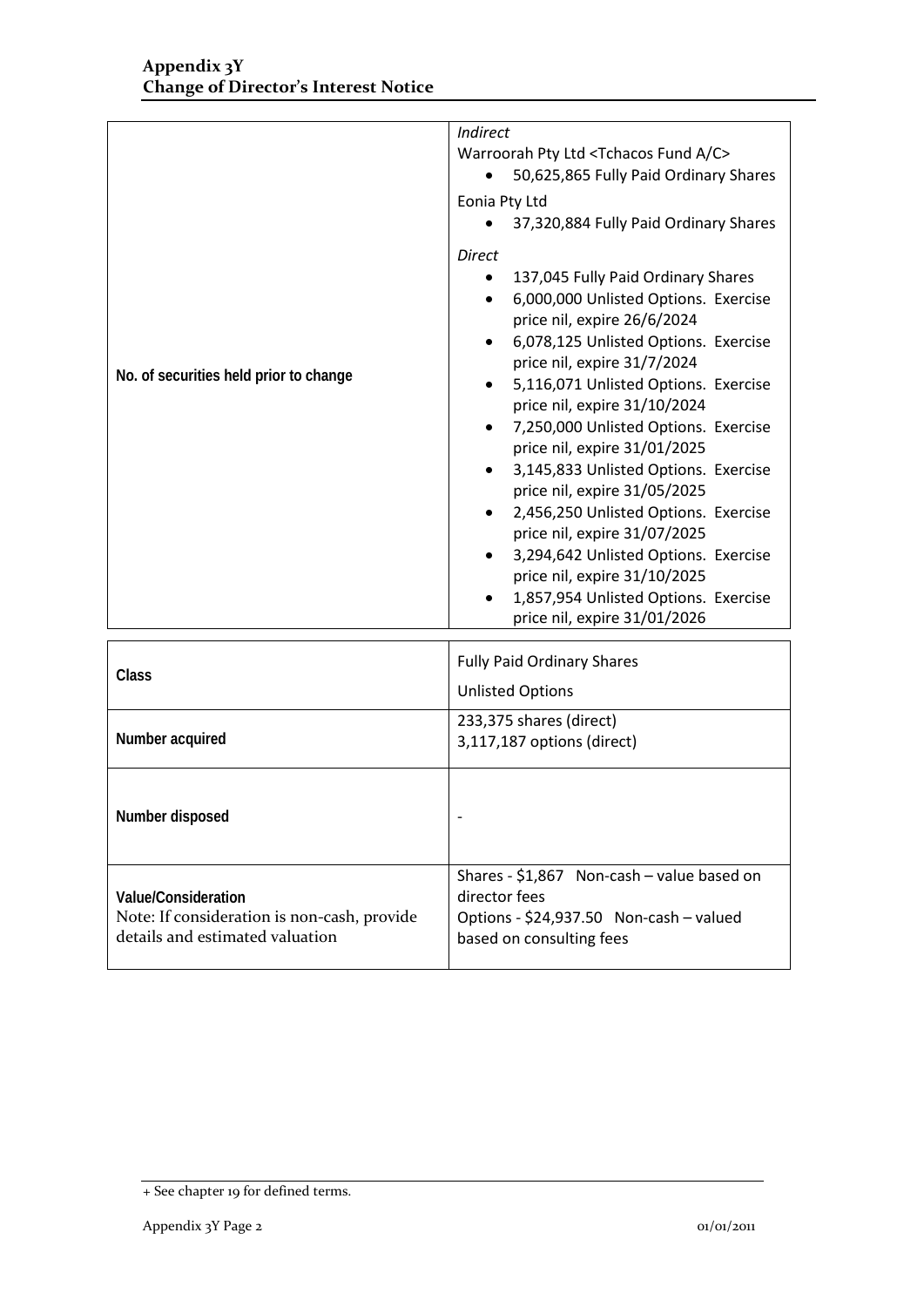|                                                                                                                                                                   | <i>Indirect</i><br>Warroorah Pty Ltd <tchacos a="" c="" fund=""><br/>50,625,865 Fully Paid Ordinary Shares</tchacos> |  |
|-------------------------------------------------------------------------------------------------------------------------------------------------------------------|----------------------------------------------------------------------------------------------------------------------|--|
|                                                                                                                                                                   |                                                                                                                      |  |
|                                                                                                                                                                   | Eonia Pty Ltd                                                                                                        |  |
|                                                                                                                                                                   | 37,320,884 Fully Paid Ordinary Shares                                                                                |  |
|                                                                                                                                                                   | <b>Direct</b>                                                                                                        |  |
|                                                                                                                                                                   | 370,420 Fully Paid Ordinary Shares<br>$\bullet$                                                                      |  |
|                                                                                                                                                                   | 6,000,000 Unlisted Options. Exercise<br>٠                                                                            |  |
|                                                                                                                                                                   | price nil, expire 26/6/2024                                                                                          |  |
|                                                                                                                                                                   | 6,078,125 Unlisted Options. Exercise<br>٠                                                                            |  |
|                                                                                                                                                                   | price nil, expire 31/7/2024<br>5,116,071 Unlisted Options. Exercise<br>٠                                             |  |
| No. of securities held after change                                                                                                                               | price nil, expire 31/10/2024                                                                                         |  |
|                                                                                                                                                                   | 7,250,000 Unlisted Options. Exercise<br>$\bullet$                                                                    |  |
|                                                                                                                                                                   | price nil, expire 31/01/2025                                                                                         |  |
|                                                                                                                                                                   | 3,145,833 Unlisted Options. Exercise<br>$\bullet$                                                                    |  |
|                                                                                                                                                                   | price nil, expire 31/05/2025<br>2,456,250 Unlisted Options. Exercise                                                 |  |
|                                                                                                                                                                   | price nil, expire 31/07/2025                                                                                         |  |
|                                                                                                                                                                   | 3,294,642 Unlisted Options. Exercise<br>$\bullet$                                                                    |  |
|                                                                                                                                                                   | price nil, expire 31/10/2025                                                                                         |  |
|                                                                                                                                                                   | 1,857,954 Unlisted Options. Exercise                                                                                 |  |
|                                                                                                                                                                   | price nil, expire 31/01/2026<br>3,117,187 Unlisted Options. Exercise                                                 |  |
|                                                                                                                                                                   | price nil, expire 31/05/2026                                                                                         |  |
|                                                                                                                                                                   | Shares - Issued pursuant to ADXs' Directors'                                                                         |  |
|                                                                                                                                                                   | Share Plan approved by Shareholders on 27                                                                            |  |
| Nature of change<br>Example: on-market trade, off-market trade,<br>exercise of options, issue of securities under<br>dividend reinvestment plan, participation in | May 2022. Issued in consideration of part                                                                            |  |
|                                                                                                                                                                   | directors fees for the quarter ended 31 March<br>2022. Number of shares based on directors                           |  |
|                                                                                                                                                                   | fees to be paid via equity and VWAP for that                                                                         |  |
|                                                                                                                                                                   | quarter.                                                                                                             |  |
|                                                                                                                                                                   |                                                                                                                      |  |
| buy-back                                                                                                                                                          | Options - granted as approved by Shareholders                                                                        |  |
|                                                                                                                                                                   | on 27 May 2022. Granted in consideration of<br>part consulting fees for the quarter ended 31                         |  |
|                                                                                                                                                                   | March 2022. Number of options based on fees                                                                          |  |
|                                                                                                                                                                   | to be paid via equity and VWAP for that                                                                              |  |
|                                                                                                                                                                   | quarter.                                                                                                             |  |

<sup>+</sup> See chapter 19 for defined terms.